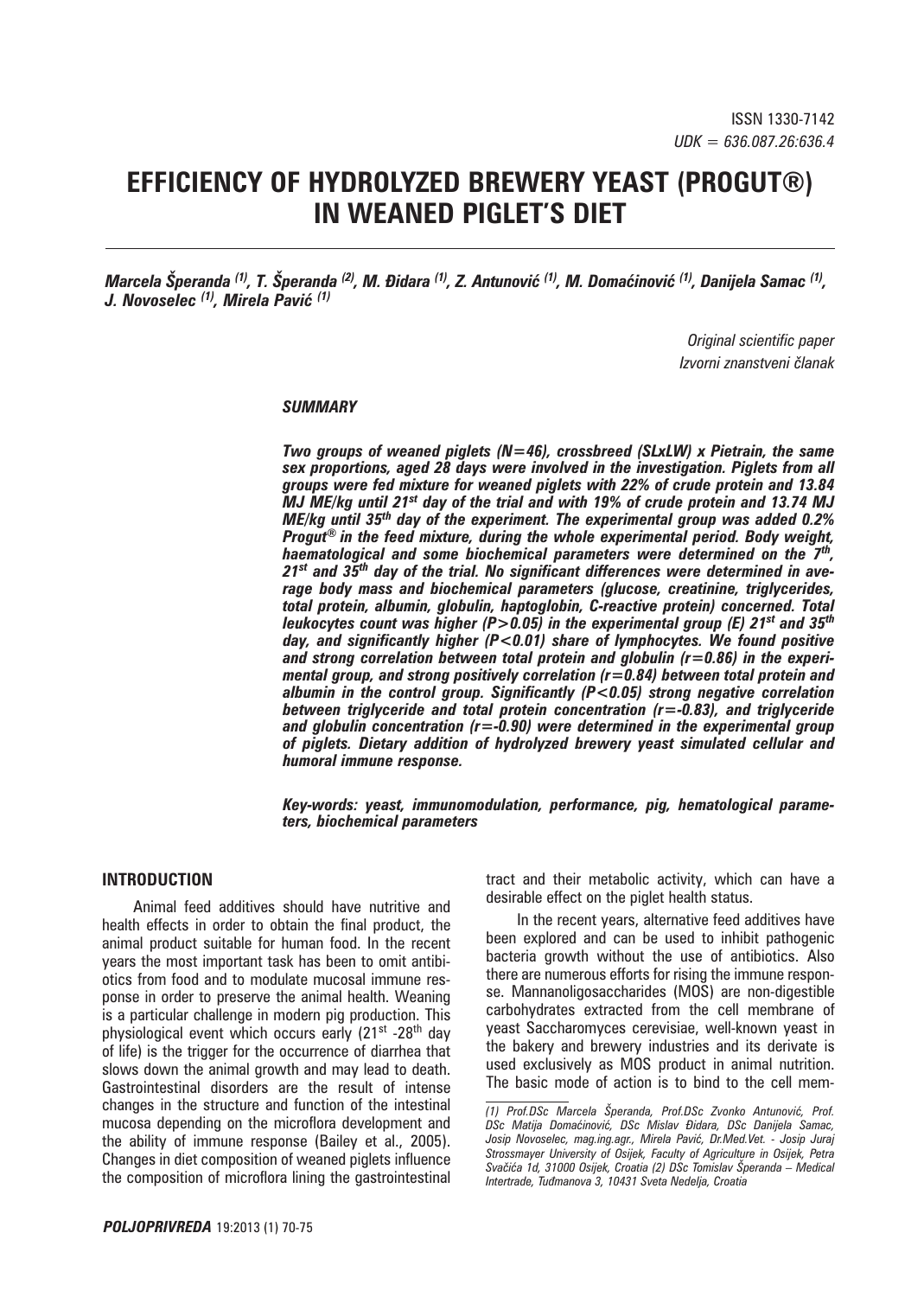brane proteins of some bacterial species and strains, thus preventing intestinal colonization mechanisms of binding patogens to the intestinal mucosa epithelial cells (Spring et al., 2000). Nowadays it is known that dietary MOS had an indirect and direct effect on the immune system (Halas and Nochta, 2012). Indirect action is via the inhibition attachment of pathogens and MOS directly enhances lymphocytes proliferation (Davis et al., 2004a), supports establishment of a mature T cells in the gastrointestinal tract (Davis et al., 2004b), increases CD4 and CD8 T cells subpopulation (Šperanda et al., 2008), activates alveolar macropgahes to secrete TNF-α and incerases IL-10 concentration (Che et al., 2012). Addition of MOS also counts during the virus infections (Franklin et al., 2005) as well as other immune challenge (Halas and Nochta, 2012). Additional methods of treatment of long polysaccharide chains in MOS increases their activity. Therefore we used the formulation of hydrolyzed yeast that is considered together with the cell wall and contains mannan, beta glucan, nucleotides and proteins (Progut®).

The aim of our study was to determine the effect of Progut® formulation on growth, hematological and some biochemical parameters in the blood and the correlation of these parameters in weaned piglets.

#### **MATERIAL AND METHODS**

The experiment involved two groups of piglets ( $n =$ 46), the commercial hybrids (Swedish landrace X Large Yorkshire x Pietrain), originating from seven litters and three boars, weaned the 28<sup>th</sup> day of life. Piglets were placed in two sections at a temperature of  $21 \pm 2^{\circ}$ C, and were fed to 21<sup>st</sup> day of the experiment a commercial mixture containing 22% crude protein and 13.84 MJ ME/kg and to 63<sup>rd</sup> day of life with a commercial mixture containing 19% crude protein and 13.74 MJ ME/kg. The commercial mixture was mixed with 0.2% hydrolyzed brewery yeast (Progut®, Suemen Rehu, Finland) in the experimental group of piglets. Body weight was measured and blood samples for hematological and biochemical tests were taken on the  $7<sup>th</sup>$ , 21<sup>st</sup> and 35<sup>th</sup> day of the experiment. A volume of 5 ml blood with anticoagulant (EDTA) for hematology and 5 ml for biochemistry was taken from the *v. cavae cranialis* using Venoject® vacutainer. Number of blood cells (WBC, RBC), hemoglobin concentration and hematocrit were determined by automatic counter Serono Backer 9120. Blood smears were made and stained according to the Pappenheim method. After staining, blood smears were microscoped and examined to determine the proportion of neutrophils and lymphocytes. For biochemistry blood was centrifuged for 10 minutes at 3000 rpm. Concentration of glucose, creatinine, triglycerides, total protein, albumin, globulin and acute phase proteins - haptoglobin and C-reactive protein was determined by automatic analyzer Olympus AU 640. The obtained values of the experimental and control piglet groups were processed with GLM procedure for repeated measures of the statistical software SAS (Statistical Analysis System) version 9.3 (SAS Institute Inc. 2011). Differences between groups were tested with LSD *post hoc* test. The Sperarmann coefficients of correlations of the observed measurement on the 35<sup>th</sup> day of the experiment are shown. triglycerides, total protein, albumin, globulin and acute phase proteins  $\frac{1}{2}$ 

#### **RESULTS AND DISCUSSION RESULTS AND DISCUSSION**

Body weight of weaned piglets fed the yeast hydrolysates additives was not different during the observed period (Figure 1).



**Fig 1. Body weight of weaned piglets fed with Progut® supplementation during 35 days of the trial** 

*Grafikon 1. Tjelesna masa odbite prasadi hranjene uz dodatak pripravka Progut® tijekom 35 dana pokusa*

Feed conversion during three weeks was better in the experimental group of piglets (Figure 2), and slightly better at the end of the experiment in the control group of piglets. Slightly better at the end of the end of the end of the experiment in the control group of  $\alpha$ 



**Fig 2. Feed conversion ratio of weaned piglets fed with Progut® supplementation, I-first nutrition period with Progut® supplementation, I-first nutrition period until 21st day, II-second nutrition period 21st-35thday of the trial**  *Grafikon 2. Konverzija hrane u odbite prasadi tijekom prvih 21 dan (I) i od 21. do 35. dana pokusa (II)*  **until 21st day, II-second nutrition period 21st-35th day Fig 2. Feed conversion ratio of weaned piglets fed of the trial**

Grafikon 2. Konverzija hrane u odbite prasadi tijekom prvih during the first two weeks after weaning respond better to addition of mannanoligosaccharides than *21 dan (I) i od 21. do 35. dana pokusa (II)*

The data are partially consistent with Miguel *et* al. (2004) which showed that the slow growing piglets during the first two weeks after weaning respond better to addition of mannanoligosaccharides than piglets growing normally or quickly. Hiss and Sauerwein (2003)

microscoped and examined to determine the proportion of neutrophils and lymphocytes. For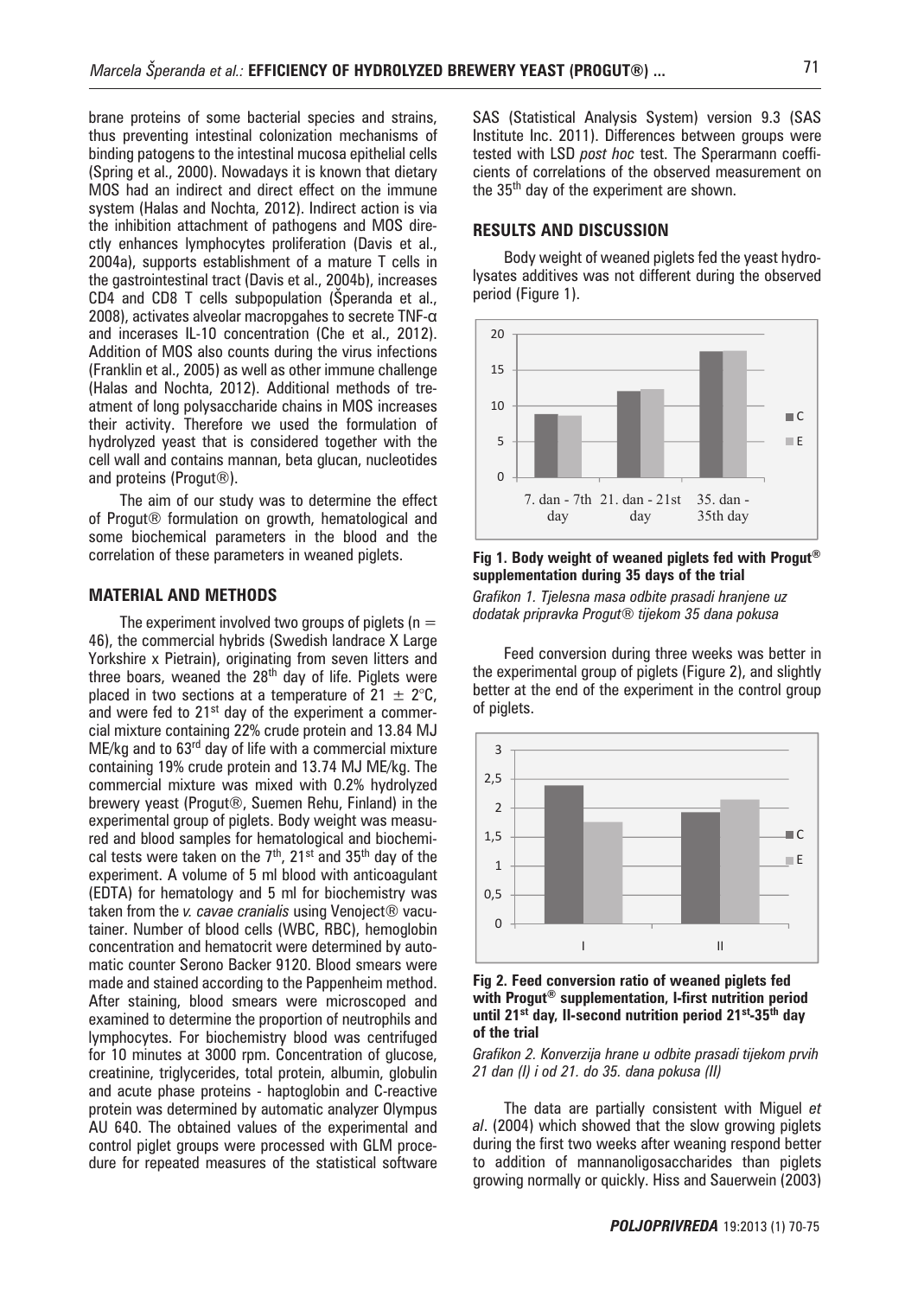did not find difference in average daily gain during 4 week β-glucan addition. Moreover, the authors agree that MOS are most effective when given immediately after weaning. The results were better under the poor condition, even during infectious challenge (White et al., 2002, Miguel et al., 2004, Xiao et al., 2004). Le Mieux et al. (2010) found improved daily gain and feed efficiency in weaning pigs, but Li et al. (2006) emphasized the importance of dose and found out that the best results are with the addition of 50 mg /kg beta glucan. The effects of the MOS food addition vary. While some have reported positive results (Davis et al., 2002, Davis et al., 2004b, Peet-Schwering et al., 2007, Vaahtovuo et al., 2007), others have reported that the positive production effect was absent (White at al., 2002).

| Table 1. Hematological indicators of weaned piglets fed with Progut® supplementation during 35 days of the trial |  |
|------------------------------------------------------------------------------------------------------------------|--|
| Tablica 1. Hematološki pokazatelji odbite prasadi hranjene uz dodatak pripravka Progut® tijekom 35 dana pokusa   |  |

| Day - Dan                                      |                    | 7 <sup>th</sup> day - 7. <i>dan</i> |                    | $21st$ day - 21. dan | $35th$ day - 35. dan |                    |  |
|------------------------------------------------|--------------------|-------------------------------------|--------------------|----------------------|----------------------|--------------------|--|
| Group - Skupina                                | C<br>Mean $\pm$ sd | F<br>Mean $\pm$ sd                  | C<br>Mean $\pm$ sd | F<br>Mean $\pm$ sd   | C<br>Mean $\pm$ sd   | E<br>Mean $\pm$ sd |  |
| Leukocytes, 10 <sup>9</sup> L <sup>-1</sup>    | $21.94 \pm 9.16$   | $22.07 \pm 3.95$                    | $25.08 \pm 4.74$   | $26.13 \pm 7.6$      | $25.21 \pm 7.94$     | $26.91 \pm 3.49$   |  |
| Neutrophils, %                                 | $55.86 \pm 3.67$   | $45.14 \pm 15.86$                   | $22.83 \pm 3.66$   | $40.57* + 11.8$      | $48.86 + 11.16$      | $45.29 \pm 9.55$   |  |
| Lymphocytes, %                                 | $52.29 \pm 8.38$   | $53.57 \pm 1.81$                    | $60.14 \pm 1.35$   | $74.86***+1.21$      | $58.14 \pm 7.86$     | $73.00** + 4.32$   |  |
| Erythrocytes, 10 <sup>12</sup> L <sup>-1</sup> | $5.88 \pm 0.56$    | $5.86 \pm 0.46$                     | $5.16 \pm 0.6$     | $5.58 \pm 0.66$      | $5.32 \pm 0.96$      | $6.01 \pm 0.45$    |  |
| Hemoglobin, $qL^{-1}$                          | $101.29 \pm 14.53$ | $102.43 \pm 8.16$                   | $95.17 \pm 13.14$  | $98.43 \pm 11.18$    | $99.57 \pm 14.27$    | $108.43 \pm 6.27$  |  |
| Hematocrit, L L <sup>-1</sup>                  | $0.32 \pm 0.06$    | $0.31 \pm 0.03$                     | $0.29 + 0.05$      | $0.3 \pm 0.04$       | $0.3 + 0.05$         | $0.33 \pm 0.02$    |  |

\*P<0.05; \*\*P<0.01

Table 1 shows that the addition of yeast hydrolysates affects some haematological parameters. While the total number of leukocytes did not differ between the groups, the number of lymphocytes was significantly higher ( $P < 0.01$ ) on the 21st and 35th day in the experimental piglets. This is consistent with the research of Davis et al. (2004a), who found a significantly increase of neutrophil and lymphocyte number in the first 14 days of the experiment whereas Nochta et al. (2009) found increased the lymphocyte proliferation only after low dose MOS addition . The opposite effect was noted by Peet-Schwering et al. (2007), who did not record a change of white blood cell number neither after the addition of yeast culture nor mannanoligosaccharides. Evaluation of biochemical parameters in the use of certain food additives, particularly with a view to modulate health status, is necessary because of the monitoring of the state of growth and weight gain of certain categories of animals. There were no differences in biochemical parameters between groups (Table 2). By calculating the correlation of all the observed features of 35th day of the experiment we found that the addition of yeast hydrolysates affected the immune response in the experimental group.

### **Table 2. Some biochemical parameters of weaned piglets fed with Progut® supplementation during 35 days of the trial**

*Tablica 2. Neki biokemijski pokazatelji u serumu odbite prasadi hranjene uz dodatak pripravka Progut***®** *tijekom 35 dana pokusa*

| Day - Dan                            |                    | $7th$ day - 7. dan |                                      | $21st$ day - 21. dan | $35^{th}$ day - 35. dan |                  |  |
|--------------------------------------|--------------------|--------------------|--------------------------------------|----------------------|-------------------------|------------------|--|
| Group - Skupina                      | $\sim$<br>U        | E                  | C                                    | F                    | C                       | F.               |  |
|                                      | Mean $\pm$ sd      | Mean $\pm$ sd      | Mean $\pm$ sd                        | Mean $\pm$ sd        | Mean $\pm$ sd           | Mean $\pm$ sd    |  |
| Glucose, mmol $L^{-1}$               | $5.34 \pm 1.24$    | $6.08 + 0.3$       | $5.94 \pm 1.3$<br>$5.5 \pm 0.5$      |                      | $6.48 \pm 0.96$         | $6.17 \pm 0.81$  |  |
| Creatinine $\mu$ mol L <sup>-1</sup> | $111.86 \pm 17.26$ | $97.14 \pm 16.36$  | $95.86 \pm 6.04$                     | $91.29 \pm 8.83$     | $83 + 8.02$             | $95.43 \pm 5$    |  |
| Triglycerides, mmolL-1               | $0.65 \pm 0.19$    | $0.41 \pm 0.15$    | $0.63 \pm 0.29$                      | $0.56 + 0.19$        | $0.54 \pm 0.18$         | $0.6 + 0.18$     |  |
| TP, $g L^{-1}$                       | $54.71 \pm 5.96$   | $51.71 \pm 5.74$   | $55.71 \pm 3.86$                     | $52.43 \pm 4.16$     | $56.57 \pm 6.02$        | $51.43 \pm 2.57$ |  |
| Albumin, q L-1                       | $27.63 \pm 4$      | $25.57 \pm 2.89$   | $29.47 \pm 3.57$                     | $26.87 \pm 2.4$      | $27.15 \pm 5.49$        | $24.98 \pm 1.73$ |  |
| Globulin, q L-1                      | $27.08 \pm 6.35$   | $26.14 \pm 4.14$   | $25.56 \pm 2.42$<br>$26.24 \pm 5.08$ |                      | $29.42 \pm 3.27$        | $26.45 \pm 3.2$  |  |
| Haptoglobin, mg $L^{-1}$             | $0.38 \pm 0.19$    | $0.27 \pm 0.12$    | $0.31 \pm 0.23$                      | $0.24 \pm 0.14$      |                         | $0.26 \pm 0.23$  |  |
| CRP, mg $L^{-1}$                     | $2.07 \pm 1.76$    | $2.36 \pm 3.41$    | $2.8 \pm 1.2$                        | $1.42 \pm 0.57$      | $2.88 \pm 1.76$         | $2.07 \pm 1.22$  |  |

TP=total protein, CRP=C-reactive protein

Statistically significant strong correlation between the number of leukocytes and the concentration of C-reactive protein ( $r = 0.86$ ) was determined in the experimental group while not in the control one (Table 4). The proportion of neutrophils on the 35<sup>th</sup> day was negatively correlated with the concentration of albumins ( $r = -0.86$ ) in E group, while in the control group of piglets this relationship is strong, but not significant ( $r = -0.50$ , Table 3).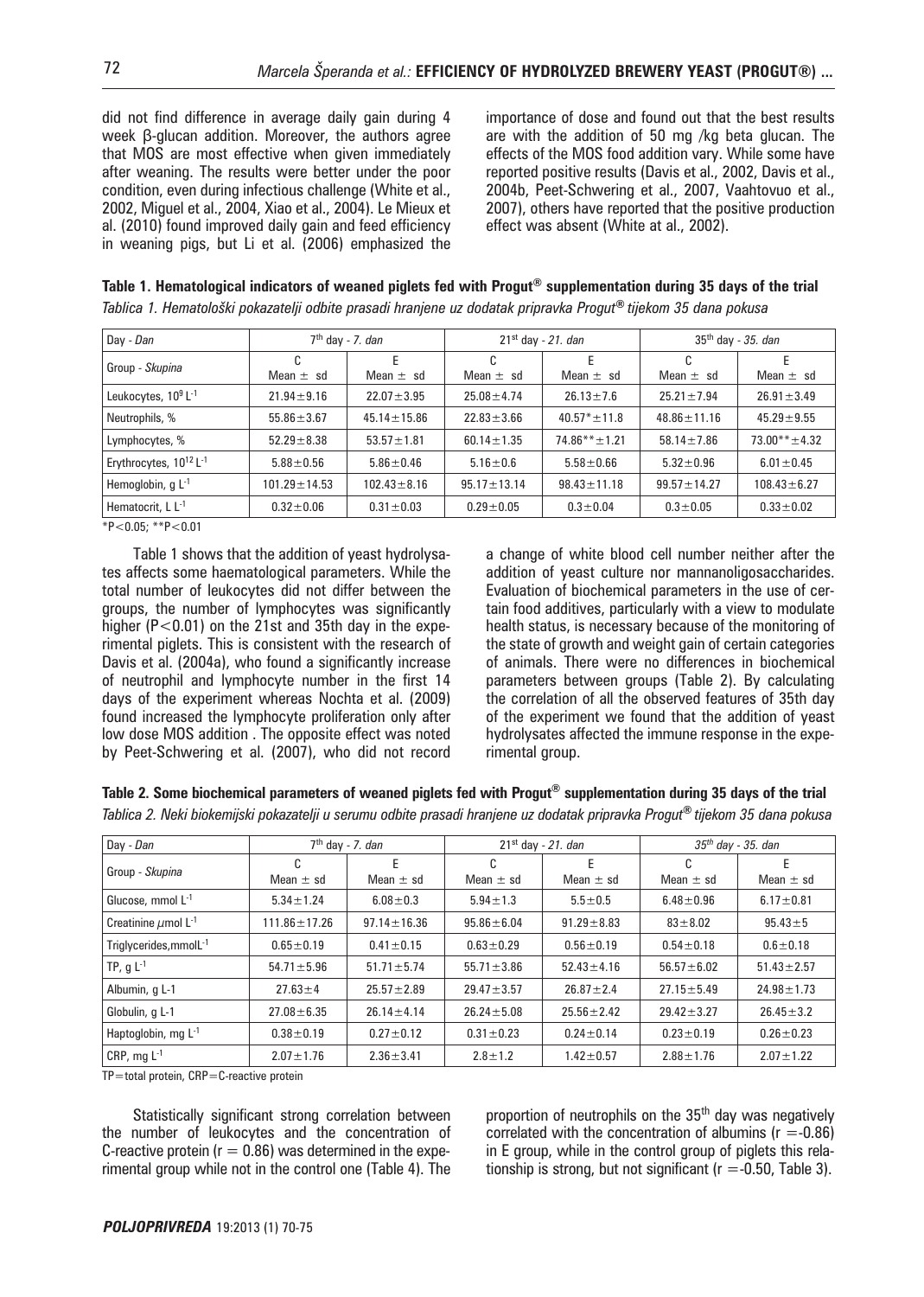*Tablica 3. Povezanost proizvodnih svojstava, hematoloških i nekih biokemijskih pokazatelja u odbite prasadi kontrolne skupine 35. dan pokusa*

|    |         | 2       | 3       | 4       | 5       | 6       |         | 8       | 9       | 10      | 1       | 12      | 13   | 14      | 15   |
|----|---------|---------|---------|---------|---------|---------|---------|---------|---------|---------|---------|---------|------|---------|------|
|    | 00.1    |         |         |         |         |         |         |         |         |         |         |         |      |         |      |
| 2  | $-0.78$ | 1.00    |         |         |         |         |         |         |         |         |         |         |      |         |      |
| 3  | $-0.39$ | 0.56    | 1.00    |         |         |         |         |         |         |         |         |         |      |         |      |
| 4  | 0.44    | $-0.49$ | $-0.98$ | 00.1    |         |         |         |         |         |         |         |         |      |         |      |
| 5  | $-0.54$ | 0.49    | 0.43    | $-0.46$ | 1.00    |         |         |         |         |         |         |         |      |         |      |
| 6  | $-0.42$ | 0.45    | 0.40    | $-0.40$ | 0.99    | .00     |         |         |         |         |         |         |      |         |      |
|    | $-0.55$ | 0.70    | 0.60    | $-0.57$ | 0.93    | 0.94    | 1.00    |         |         |         |         |         |      |         |      |
| 8  | $-0.77$ | 0.88    | 0.82    | $-0.76$ | 0.53    | 0.48    | 0.71    | 1.00    |         |         |         |         |      |         |      |
| 9  | $-0.19$ | $-0.26$ | $-0.03$ | $-0.04$ | 0.49    | 0.46    | 0.22    | 0.04    | 00.1    |         |         |         |      |         |      |
| 10 | 0.84    | $-0.35$ | $-0.15$ | 0.24    | $-0.36$ | $-0.23$ | $-0.22$ | $-0.49$ | $-0.57$ | 00. ا   |         |         |      |         |      |
| 11 | $-0.27$ | 0.40    | $-0.21$ | 0.29    | 0.61    | 0.67    | 0.61    | 0.17    | 0.22    | $-0.08$ | 1.00    |         |      |         |      |
| 12 | $-0.42$ | 0.28    | $-0.50$ | 0.48    | 0.45    | 0.44    | 0.33    | $-0.02$ | 0.25    | $-0.35$ | 0.84    | 1.00    |      |         |      |
| 13 | 0.20    | 0.28    | 0.44    | $-0.27$ | 0.38    | 0.50    | 0.57    | 0.35    | $-0.02$ | 0.44    | 0.43    | $-0.13$ | 1.00 |         |      |
| 14 | $-0.48$ | 0.50    | $-0.01$ | 0.14    | 0.25    | 0.26    | 0.32    | 0.49    | 0.30    | $-0.46$ | 0.63    | 0.50    | 0.31 | 00. I   |      |
| 15 | 0.40    | $-0.15$ | 0.13    | $-0.19$ | 0.14    | 0.18    | 0.15    | $-0.28$ | $-0.41$ | 0.65    | $-0.13$ | $-0.22$ | 0.14 | $-0.80$ | 1.00 |

Bold printed values were statistically significant (P <0.05); 1=body weight, 2=leukocytes, 3=neutrophils, 4=lymphocytes, 5=hemoglobin, 6=hematocrit, 7=erythrocytes, 8=triglycerides, 9=glucose, 10=creatinine, 11=total protein, 12=albumin, 13=globulin, 14=haptoglobin, 15=C-reactive protein

Significantly ( $P < 0.05$ ) strong connection between concentrations of total serum protein and globulin was found in the experimental group of piglets  $(r =$ 0.86), whereas the relationship in the control group of piglets was strong and positive between total protein and albumin ( $r = 0.84$ ). These data clearly indicate the effectiveness of the preparation in raising the immune response, particularly humoral, probably due to raising the antibody repertoire that a 63 days old piglet managed to create. Total protein concentration is in a strong (P<0.05) negative relation to the concentration of triglycerides ( $r = -0.83$ ) in the experimental group, even more negatively associated are globulins to plasma triglycerides ( $r = -0.90$ ). In the control group of piglets the relation between these properties is positive and weak. Although the haptoglobine concentration did not statisticaly differ between the groups (Table 2), correlation between eritrocytes and haptoglobin was positive and strong in the experimental group. Correlation between body weight and haptoglobin was positive and moderate  $(r=0.41)$  in the experimental group, but

negative in the control group  $(r=-0.48)$ , which is in relation with Hiss and Sauewein (2003) and confirm the hypothesis that MOS improve immune response. Maes et al (1993) found higher haptoglobin concentration in animals during infection. Li et al. (2006) confirmed that β-glucan to weaned pig diets offered some benefits on growth performance and immune response to an lipopolysaccharide challenge. We can conclude that the piglets in the experimental group mobilized energy to synthesize proteins, especially globulins, at the expense of fatty substances, while the piglets of the control group showed normal ratio of protein and fat. It is known that activation of the immune response results in changes in metabolic activity and a shift from investments of proteins and fats in animal growth to creating elements. Moreover, Davis et al. (2002) found that mannanoligosaccharides had no influence on the function of lymphocytes, while Podzorski et al. (1990) reported on the inhibitory effect on the lymphocyte functions, but in our investigation there was no detrimental effect for piglets growth.

**Table 4. Correlation of production, hematological and some biochemical indicators of weaned piglets in the experimental group feed with hydrolyzed yeast additive on 35th day of trial** 

*Tablica 4. Povezanost proizvodnih svojstava, hematoloških i nekih biokemijskih pokazatelja u odbite prasadi pokusne skupine hranjene uz dodatak hidroliziranoga kvasca 35. dan pokusa*

|    |         | ີ       | 3       | 4       | 5       | 6       |         | 8       | 9    | 10      |      | 12      | 13   | 14   | 15   |
|----|---------|---------|---------|---------|---------|---------|---------|---------|------|---------|------|---------|------|------|------|
|    | .00     |         |         |         |         |         |         |         |      |         |      |         |      |      |      |
| 2  | 0.30    | 00. I   |         |         |         |         |         |         |      |         |      |         |      |      |      |
| 3  | $-0.38$ | 0.24    | 1.00    |         |         |         |         |         |      |         |      |         |      |      |      |
| 4  | 0.39    | $-0.17$ | $-0.99$ | 00. ا   |         |         |         |         |      |         |      |         |      |      |      |
| 5  | $-0.59$ | 0.32    | 0.56    | $-0.45$ | .00.    |         |         |         |      |         |      |         |      |      |      |
| 6  | $-0.57$ | 0.46    | 0.58    | $-0.47$ | 0.98    | 1.00    |         |         |      |         |      |         |      |      |      |
| 7  | $-0.20$ | 0.70    | 0.46    | $-0.32$ | 0.88    | 0.91    | 00. ا   |         |      |         |      |         |      |      |      |
| 8  | 0.28    | $-0.62$ | $-0.64$ | 0.59    | $-0.56$ | $-0.67$ | $-0.68$ | 1.00    |      |         |      |         |      |      |      |
| 9  | $-0.44$ | 0.23    | 0.00    | 0.07    | 0.47    | 0.53    | 0.48    | $-0.66$ | 1.00 |         |      |         |      |      |      |
| 10 | $-0.09$ | 0.10    | 0.72    | $-0.63$ | 0.55    | 0.49    | 0.51    | $-0.54$ | 0.17 | 1.00    |      |         |      |      |      |
| 11 | $-0.36$ | 0.58    | 0.27    | $-0.26$ | 0.34    | 0.50    | 0.46    | $-0.83$ | 0.75 | 0.00    | 00.1 |         |      |      |      |
| 12 | 0.53    | 0.25    | $-0.86$ | 0.86    | $-0.49$ | $-0.42$ | $-0.18$ | 0.24    | 0.19 | $-0.65$ | 0.12 | 1.00    |      |      |      |
| 13 | $-0.61$ | 0.41    | 0.69    | $-0.68$ | 0.57    | 0.67    | 0.52    | $-0.90$ | 0.60 | 0.34    | 0.86 | $-0.40$ | 1.00 |      |      |
| 14 | 0.41    | 0.68    | 0.43    | $-0.31$ | 0.43    | 0.44    | 0.72    | $-0.57$ | 0.15 | 0.71    | 0.16 | $-0.10$ | 0.20 | 1.00 |      |
| 15 | 0.28    | 0.86    | $-0.11$ | 0.17    | 0.25    | 0.35    | 0.57    | $-0.21$ | 0.05 | $-0.29$ | 0.35 | 0.44    | 0.09 | 0.38 | 1.00 |

1=body weight, 2=leukocytes, 3=neutrophils, 4=lymphocytes, 5=hemoglobin, 6=hematocrit, 7=erythrocytes, 8=triglycerides, 9=glucose, 10=creatinine, 11=total protein, 12=albumin, 13=globulin, 14=haptoglobin, 15=C-reactive protein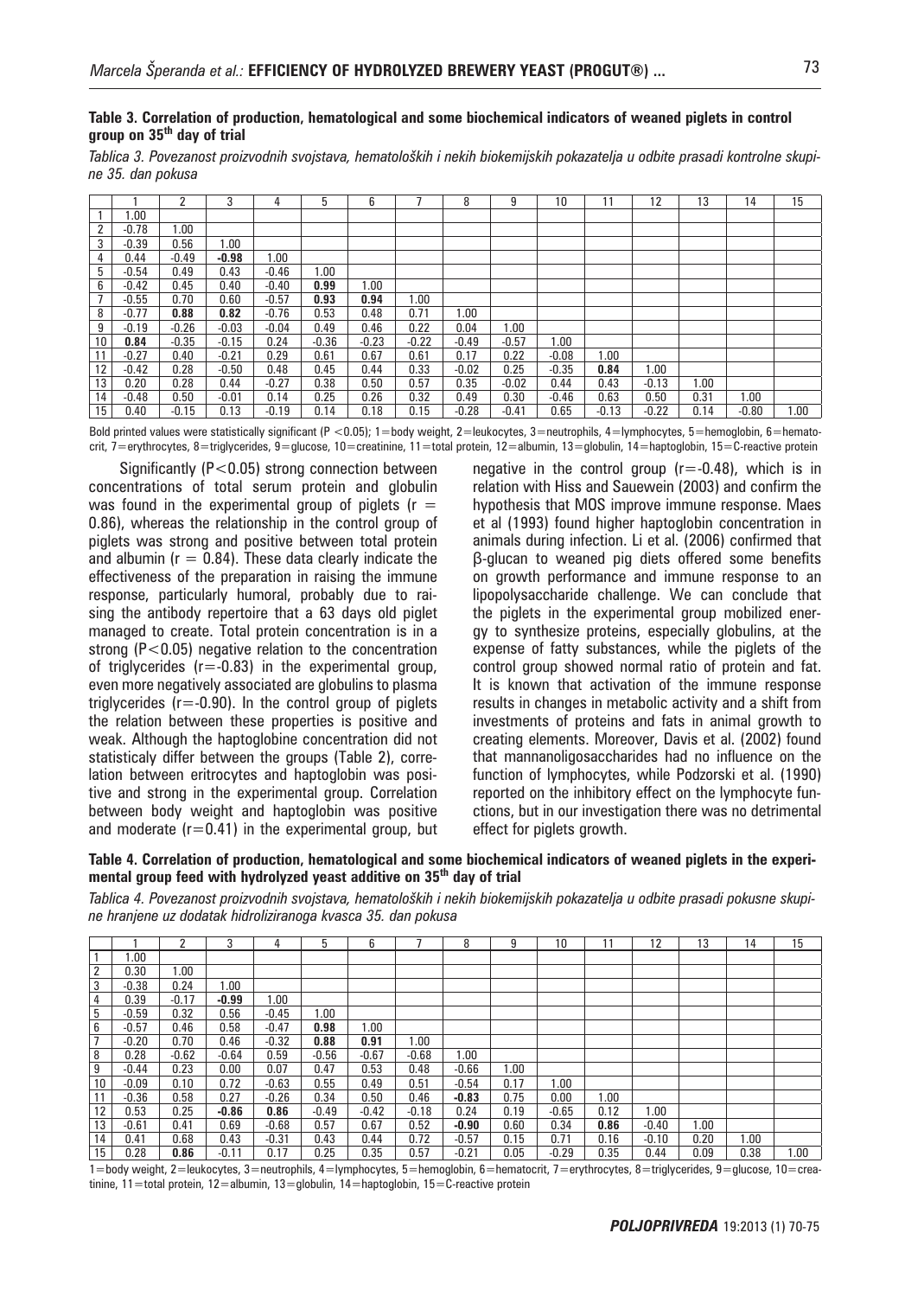#### **CONCLUSION**

Hydrolyzed yeast supplement did not improve the growth of weaned piglets, but has strongly induced cellular immune response via the proliferation of immunocompetent cells (lymphocytes). Significantly strong correlation between the concentration of total protein in serum and globulin in experimental animals indicates that Progut® changed the humoral immune response with no negative effect on general health status of the experimental animals, as determined by hematological and biochemical tests.

#### **ACknowledGment**

This investigation is part of the research project financed by the Ministry of Science, Education and Sports of the Republic of Croatia (Natural immunomodulators and antioxidants in optimization of swine production).

#### **REFERENCES**

- Bailey, M., Haverson, K., Inman, C., Harris, C., Jones, P., Corfield, G., Miller, B., Stokes C. (2005): The influence of environment on development of the mucosal immune system. Vet. Immunol. Immunopathol. 108: 189–198.
- 2. Che, T.M., Johnson, R.W., Kelley, K.W., Dawson, K.A., Moran C.A., Pettigrew J.E. (2012): Effects of mannan oligosaccharide on cytokine secretions by porcine alveolar macrophages and serum cytokine concentrations in nursery pigs. J Anim Sci 90: 657-668
- 3. Davis, M.E., Maxwell, C.V., Brown, D.C., De Rodas, B.Z., Johnson, Z.B., Kegley, E.B., Hellwig, D.H., Dvorak, R.A. (2002): Effect of dietary mannan oligosaccharides and(or) pharmacological additions of copper sulfate on growth performance and immunocompetence of weanling and growing/finishing pigs, J. Anim Sci. 80: 2887- 2894.
- 4. Davis, M.E., Brown, D.C., Maxwell, C.V., Johnson, Z.B., Kegley, E.B., Dvorak, R.A. (2004a): Effect of phosphorylated mannans and pharmacological additions of zinc oxide on growth and immunocompetence of weanling pigs. J. Anim. Sci. 82: 581-587.
- 5. Davis, M.E., Maxwell, C.V., Erf, G.F., Wistuba, T.J. (2004b): Dietary supplementation with phosphorylated mannans improves growth response and modulates immune function of weanling pigs. J. Anim. Sci. 82: 1882-1891.
- 6. Franklin, S.T., Newman, M.C., Newman, K.E., Meek, K. I. (2005): Immune parameters of dairy cows fed mannan oligosaccharide and subsequent transfer of immunity to calves. J. Dairy Sci. 88: 766-775.
- 7. Halas, V., Nochta, I. (2012): Mannanoligosaccharides in nursery pig nutrition and their potential mode of action. Animals 2: 261-274.
- 8. Hiss, S., Sauerwein, H. (2003): Influence of dietary ß-glucan on growth performance, lymphocyte proliferation, specific immune response and haptoglobin plasma concentrations in pigs. J. Anim. Physiol. A. Anim. Nutr. 87: 2–11.
- 9. Le Mieux, F.M., Naranjo, V.D., Binder, T.D., Southern, L. L. (2010): Effect of dried brewers yeast on growth performance of nursing and weanling pigs. Profess. Anim. Scient. 26: 70-75.
- 10. Li, J., Li, D.F., Xing, J.J., Cheng, Z.B., Lai, C.H. (2006): Effects of β glucan extracted from *Saccharomyces cerevisiae* on growth performance, and immunological and somatotropic responses of pigs challenged with *Escherichia coli* lipopolysaccharide. J. Anim. Sci. 84: 2374-2381.
- 11. Maes, M., Scharpéc, S., Meltzera, H.Y., Cosynsb P. (1993): Relationships between increased haptoglobin plasma levels and activation of cell-mediated immunity in depression. Biological Psychiatry 34(19): 690-701.
- 12. Miguel, J.C., Rodriguez-Zas, S.L., Pettigrew, J.E. (2004): Efficacy of a mannanoligosaccharide (Bio-Mos) for improving nursery pig performances. Jou. Swine Health Prod. 12(6): 296-307.
- 13. Nochta, I., Tuboly, T., Halas, V., Babinszky, L. (2009): The effect of different levels of dietary mannanoligosaccharide on specific cellular and humoral immune response in weaned piglets. J. Anim. Physiol. Anim. 93: 496-504.
- 14. Peet-Schwering, C.M.C., Jansman, A.J.M., Smidt, H., Yoon, I. (2007): Effects of yeast culture on performance, gut integrity and blood cell composition of weanling pigs, J. Anim. Sci. 85: 3099-3109.
- 15. Podzorski R.P., Gray, G.R., Nelson, R.D. (1990): Different effects of native *Candida albicans* mannan and mannan-derived oligosaccharides on antigen-stimulated lymphoproliferation *in vitro*. J. Immunology 144: 707- 716.
- 16. Spring, P., Wenk, C., Dawson, K.A., Newman, K.E. (2000): The effects of dietary mannanoligosaccharides on cecal parameters and the concentrations of enteric bacteria in the ceca of Salmonella-challenged broiler chicks. Poult. Sci. 79: 205-211.
- 17. SAS Institute Inc. (2011). SAS (Statistical Analysis System), version 9.3. www.sas.com
- 18. Šperanda, M., Āidara, M., Šperanda, T., Domaćinović M., Valpotić, H., Kovačević, J., Antunović Z., Novoselec, J. (2008): Hydrolyzed brewery yeast product (Progut®) like immunomodulator in weaned piglets. Archiva Zootechnica 11(3): 52-60.
- 19. Vaahtovuo, J., Korkeamäki, M., Munukka E., Hämeenoja, P., Vuorenmaa, J. (2007): Microbial balance index- A view on the intestinal microbiota. Livestock Science 109: 174-178.
- 20. Xiao, Z., Trincado, C.A., Murtaugh, M.P. (2004): β-glucan enhancement of T cell IFN-γ response in swine. Vet. Immunol. Immunopathol. 102: 315-320.
- 21. White, L.A., Newman, M.C., Cromwell, G.L., Lindemann, M.D. (2002): Brewers dried yeast as a source of mannan oligosaccharides for weanling pigs. J. Anim. Sci. 80: 2619-2628.